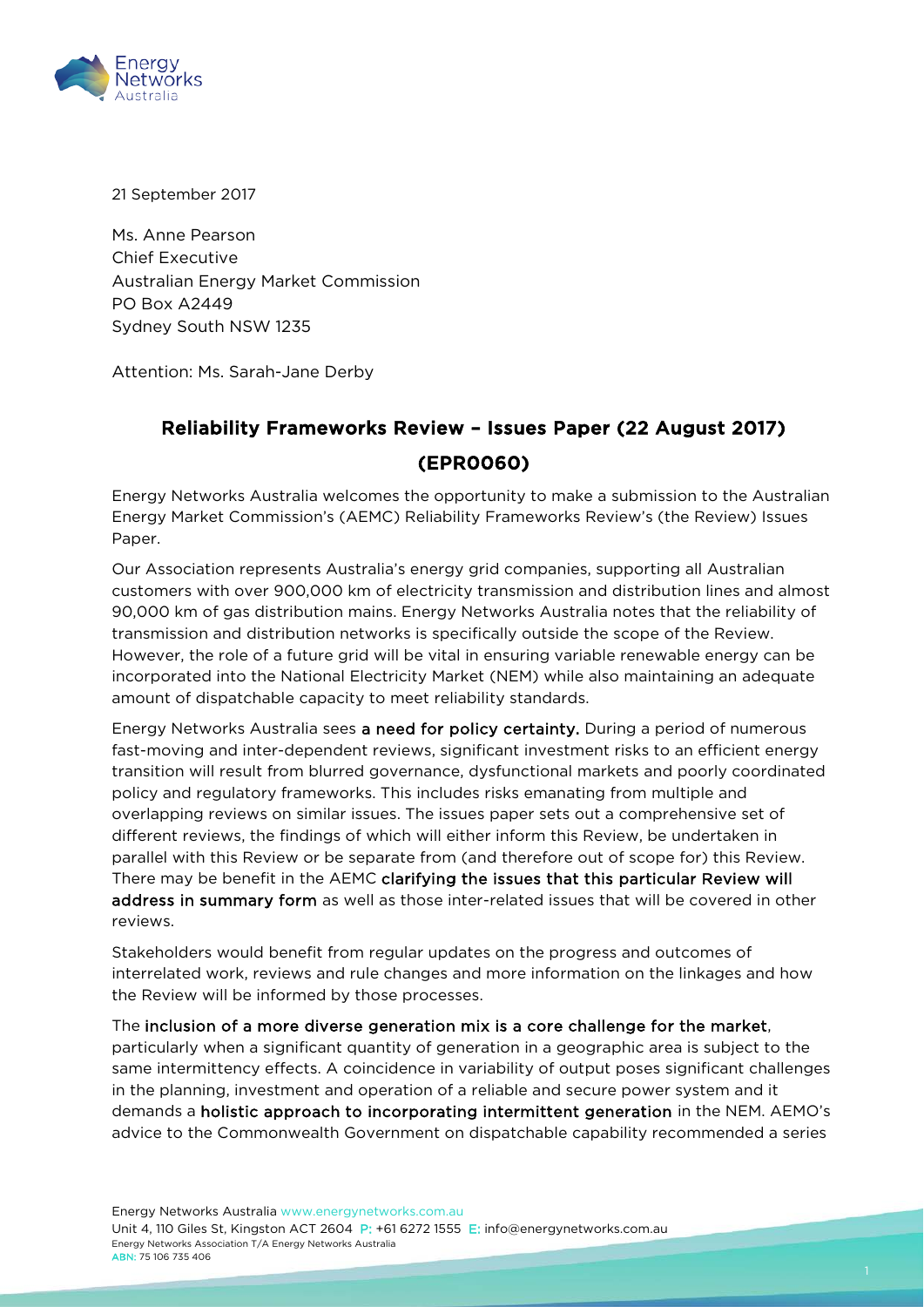of short-term measures, which will contribute to a more holistic approach and should be considered in this Review.

### Transmission interconnection is vital to facilitating a reliable renewable energy future.

Greater inter-regional transmission capacity will allow for better management of intermittent generation profiles utilising geographic diversity, lead to lower energy prices for consumers, and greater energy security and emissions reduction benefits from better utilisation of renewable energy resources. Energy Networks Australia recommends that the AEMC particularly examine whether the current Australian Energy Regulator (AER's) Regulatory Investment Test – Transmission (RIT-T) adequately enables Transmission Network Service Providers (TNSPs) to undertake system reliability related assessments or estimating the value of sharing reserves. The outcome of that assessment could inform the AER's impending Review of the RIT-T.

Networks are contributing to the demand response picture. We support initiatives such as the demand response (DR) pilot program currently being undertaken by ARENA and AEMO and the incorporation of learnings into the outcomes of this Review. A successful DR program should increase the number of contract-ready demand response participants to: (a) enable increased participation and competition for network-based demand response contracts; and (b) encourage demand response into areas where there are network risks and can be readily contracted quickly through market proponents.

Distribution businesses already have significant network demand management programs in place, which provide a range of initiatives to incentivise customers to either reduce their consumption at peak times or shift their consumption to non-peak times. This Review should look at the potential for greater benefit if this same resource could also be accessed directly by AEMO for Reliability and Emergency Reserve Trader (RERT) purposes, (e.g. via Distribution businesses).

These perspectives are reinforced where appropriate in the responses to a selection of the Issues Paper's questions, which are provided in Attachment 1 to this submission.

Energy Networks Australia notes the intention to establish a Technical Working Group to provide technical advice as part of the Review and looks forward to participating in that forum and other stakeholder engagement forums provided through the consultation process.

Should you have any additional queries, please contact Norman Jip, Energy Network Australia's Senior Program Manager – Transmission on (02) 6272 1521 or [njip@energynetworks.com.au.](mailto:njip@energynetworks.com.au)

Yours sincerely

**PD**Man

Andrew Dillon Interim Chief Executive Officer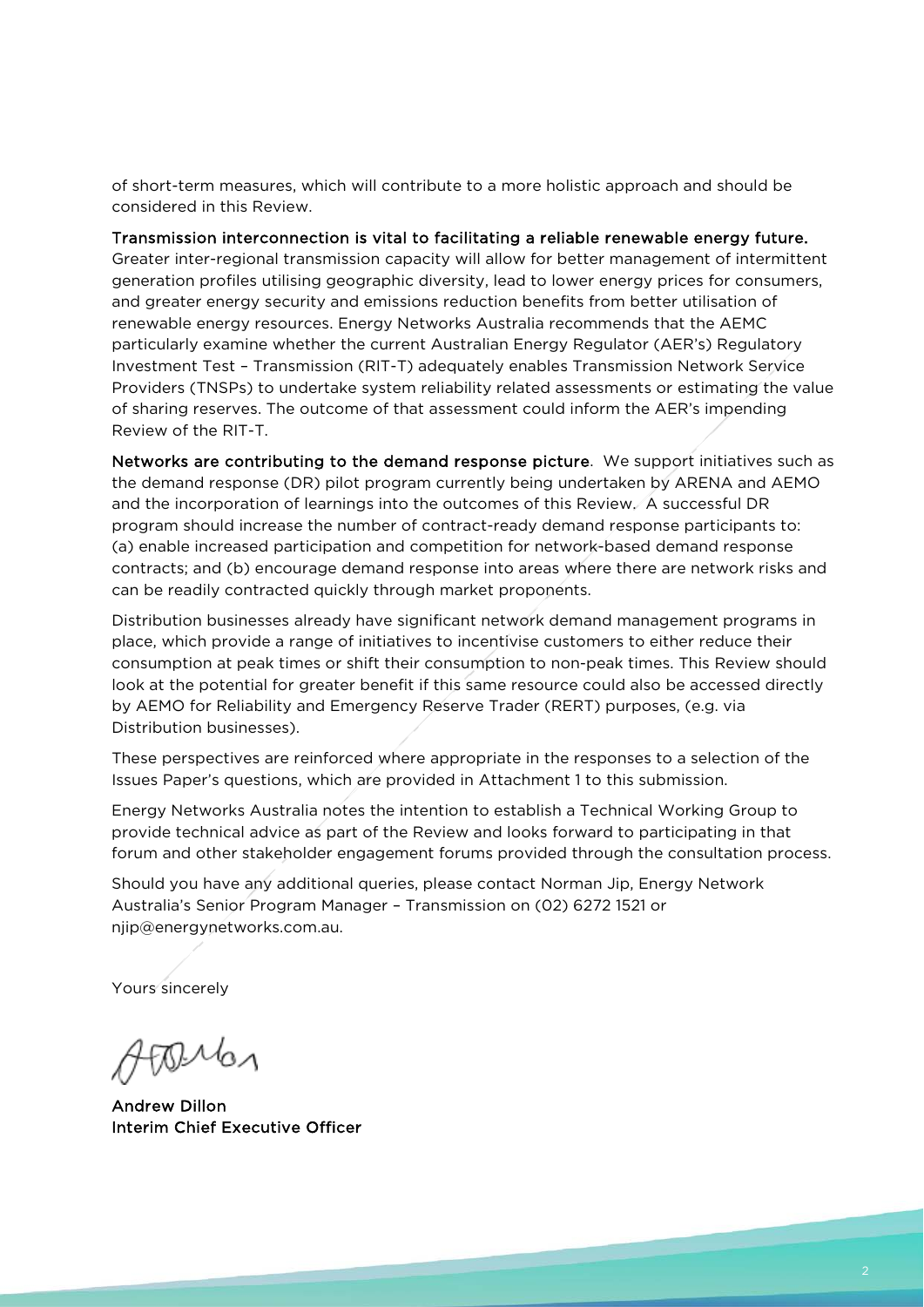# Attachment 1 - Responses to Selected Issues Paper Questions

### *Question 1 –Assessment principles*

#### *1. (a) Do stakeholders agree with the Commission's proposed assessment principles?*

Energy Network Australia broadly agrees with the proposed assessment principles.

We also consider it is important for the AEMC to ensure that *'efficient investment in and operation of energy resources to promote a reliable supply'* is not considered in isolation from the related network requirements and costs (i.e. most efficient solution accounts for both of these together).

*1. (b) Are there any other relevant principles that should be included in the assessment framework?*

Energy Networks Australia highlights that given the inter-relationships with other on-going reviews and rule changes that the issues raised in this Review need to be very closely coordinated. It could be appropriate to suggest 'coordination' is an additional assessment principle. For example, the impact of any alternative options need to be fully assessed against possible/likely outcomes from other on-going processes.

*Question 3 - Forecasting* 

*3. (a) What are stakeholders' views on the variances occurring in forecasting? Could these variances be minimised through more sophisticated forecasting techniques?* 

We note that more accurate forecasting could have significant efficiency benefits and improve overall reliability in the NEM. This is not restricted only to reliability. However, we note that good forecasting needs timely information from all appropriate sources, and involves trade-offs between the timing of such data and the eventual accuracy of such forecasts (i.e. the closer to the event the more accurate the forecasts should be.

*Question 4 - Options to accommodate intermittent generation* 

*Do stakeholders consider that facilitating additional dispatchable generation, or facilitation of more flexible energy sources, or a combination of both, can more easily achieve the aims of better incorporating intermittent generation into the NEM?* 

Any option considered should take into account both system reliability and system security imperatives. An AEMO rule change on generator performance standards and the potential wider adoption of the Essential Services Commission of South Australia arrangements (advised by AEMO) for inverter generation will clearly need to be taken into account on this topic (as recommended by the Finkel June 2017 Final report). This would encompass a more holistic approach to incorporating intermittent generation, fully recognising system reliability and security obligations.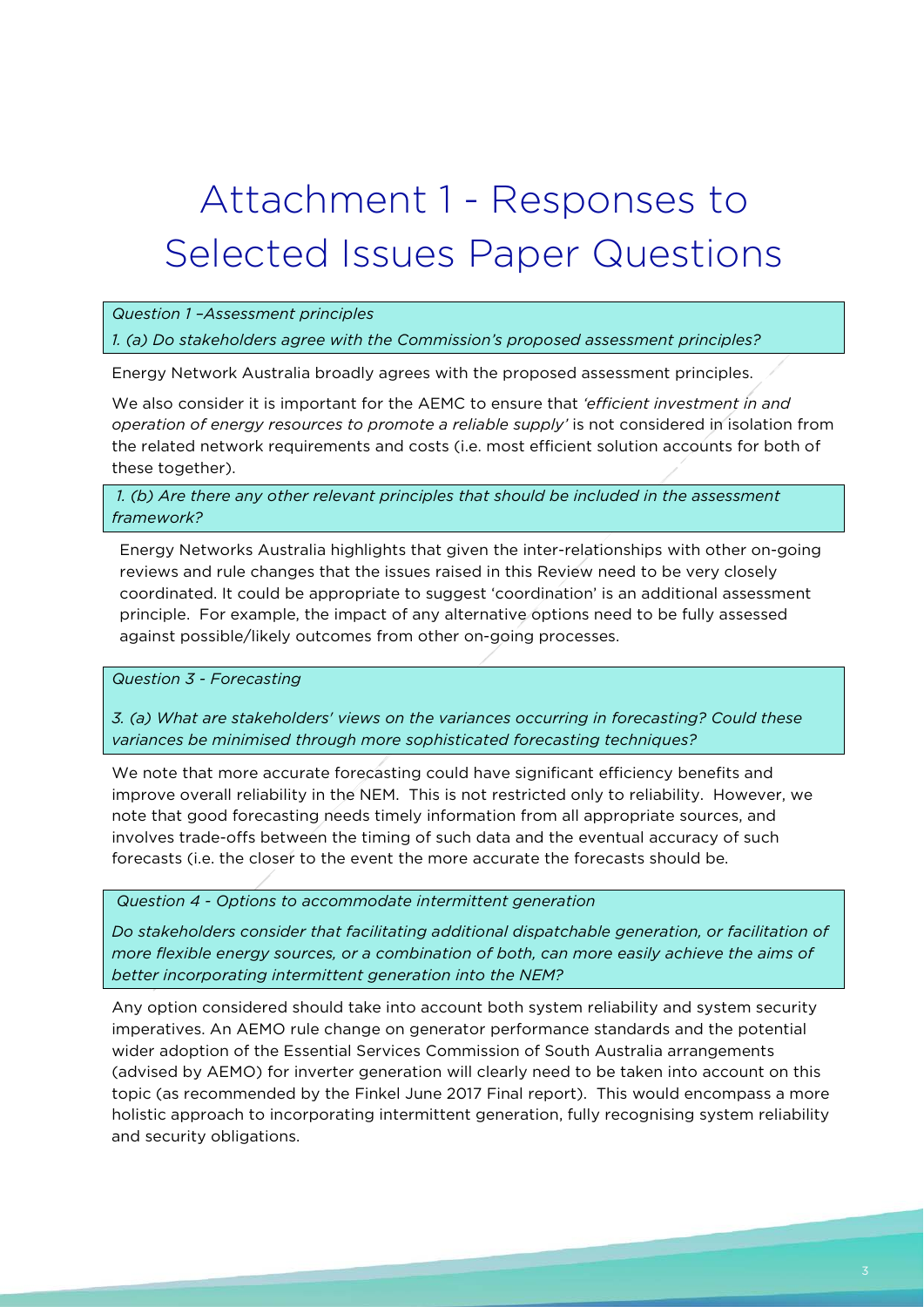*4. (c) What factors should be taken into account when considering a Generator Reliability Obligation*

Energy Networks Australia considers the factors outlined in Box 5.1 on page 50 of the Issues Paper including:

- » total variable renewable energy generation as a proportion of dispatchable generation
- » network (system) strength
- » the extent of variation in variable renewable energy generation
- » interconnections with other NEM regions
- » load profiles
- » wholesale and contract market considerations, and
- » expected future trends

is a worthwhile start.

Energy Networks Australia thinks it is just as crucial that requiring generators to have storage does not solve the reliability problem *if* the transmission network cannot deliver the capacity due to current and potential constraints. If a GRO is the preferred response, it could be efficient to examine and identify where the dispatchable capacity is to be located.

*Question 6 - Interconnector(s)* 

*(a) What role can interconnectors play in relation to reliability?* 

Energy Networks Australia fundamentally supports the role of interconnectors in providing a reliable electricity supply. We note that the AEMC explains in its Executive Summary, that:

*"A "reliable power system" has enough generation, demand-side and network capacity to supply customers with the energy that they demand with a very high degree of confidence. This requires several elements: efficient investment, retirement and operational decisions by market participants (on both the supply and demand side) resulting in an adequate supply of dispatchable capacity, reliable transmission and distribution networks and a secure system". (page i).*

We also concur with the AEMC's assessment at page 62, that:

*"interconnectors can be considered a partial (but not perfect) substitute for dispatchable capacity in relation to reliability. Instead of investing in generation capacity in a particular region, it may be cheaper to upgrade an interconnector in order to allow sharing of reserves."* 

*6. (b) What factors should the Commission consider in this regard?*

Investment decisions have usually been made in the context of traditional drivers of serving growing load, reducing congestion and facilitating large generation export within and between regions. A move toward a more diverse mix of renewable generation requires a rethink of how transmission interconnection is valued and planned because the "drivers" of